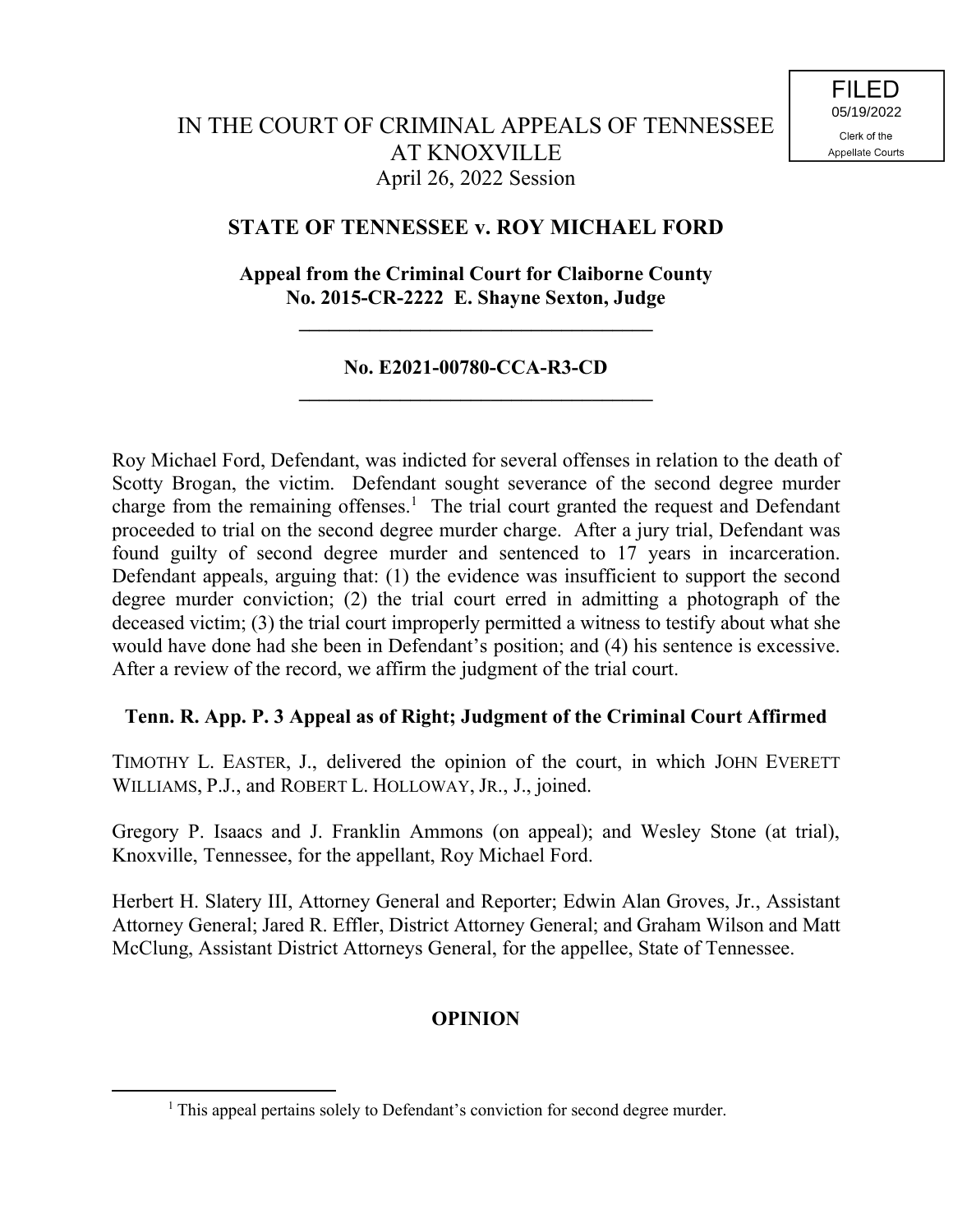In September of 2015, the Claiborne County Grand Jury returned an indictment charging Defendant with second degree murder, attempted escape, and three counts of assault. The second degree murder charge was severed from the remaining counts of the indictment and proceeded to trial.

At trial, the following facts were established. Defendant and the victim both lived on Ausmus Lane in Claiborne County. The victim's home was past Defendant's home on the narrow gravel lane.

Defendant' wife, Dorothy Ford, has a niece named Stacy Evans. Ms. Evans was the victim's girlfriend. Ms. Evans started dating the victim in 2011 and the couple have a young daughter together. Ms. Evans, acknowledged that the victim was a drug addict who used methamphetamine daily.<sup>2</sup>

Four days before the victim was shot, Defendant's wife, became concerned that Ms. Evans and the victim were using drugs. Mrs. Ford knew that "DCS" had been to the victim's home before and feared that Ms. Evans would lose custody of her daughter if the rumors about drug activity were true. Mrs. Ford called Ms. Evans to express her concern about the situation.

The victim learned about Mrs. Ford's phone call. He was upset. The victim called Defendant's house. Defendant answered the phone. The victim asked to talk to Mrs. Ford. During this call, Ms. Evans overheard the victim arguing with Defendant on the phone. She heard Defendant tell the victim they should talk "like men face to face." The victim declined.

During her testimony for the defense, Mrs. Ford said that she heard the victim threaten to "shut that bitch's mouth once and for all" during his phone conversation with Defendant. Mrs. Ford assumed that the victim was referring to her during the conversation with Defendant. She called 911.

According to Ms. Evans, a short while later, police appeared at her and the victim's home. The police questioned them about the extent of the phone call argument. The victim explained that he and Defendant had spoken on the phone. After the officer left, the victim went to the store. When he returned from the store, another officer was at Defendant's house. That officer followed the victim to his home. The officer asked the victim about "problems with the neighbors."

 $\overline{a}$ 

 $<sup>2</sup>$  At the time of the trial, Ms. Evans was incarcerated in Shelbyville, Kentucky, for promoting</sup> contraband.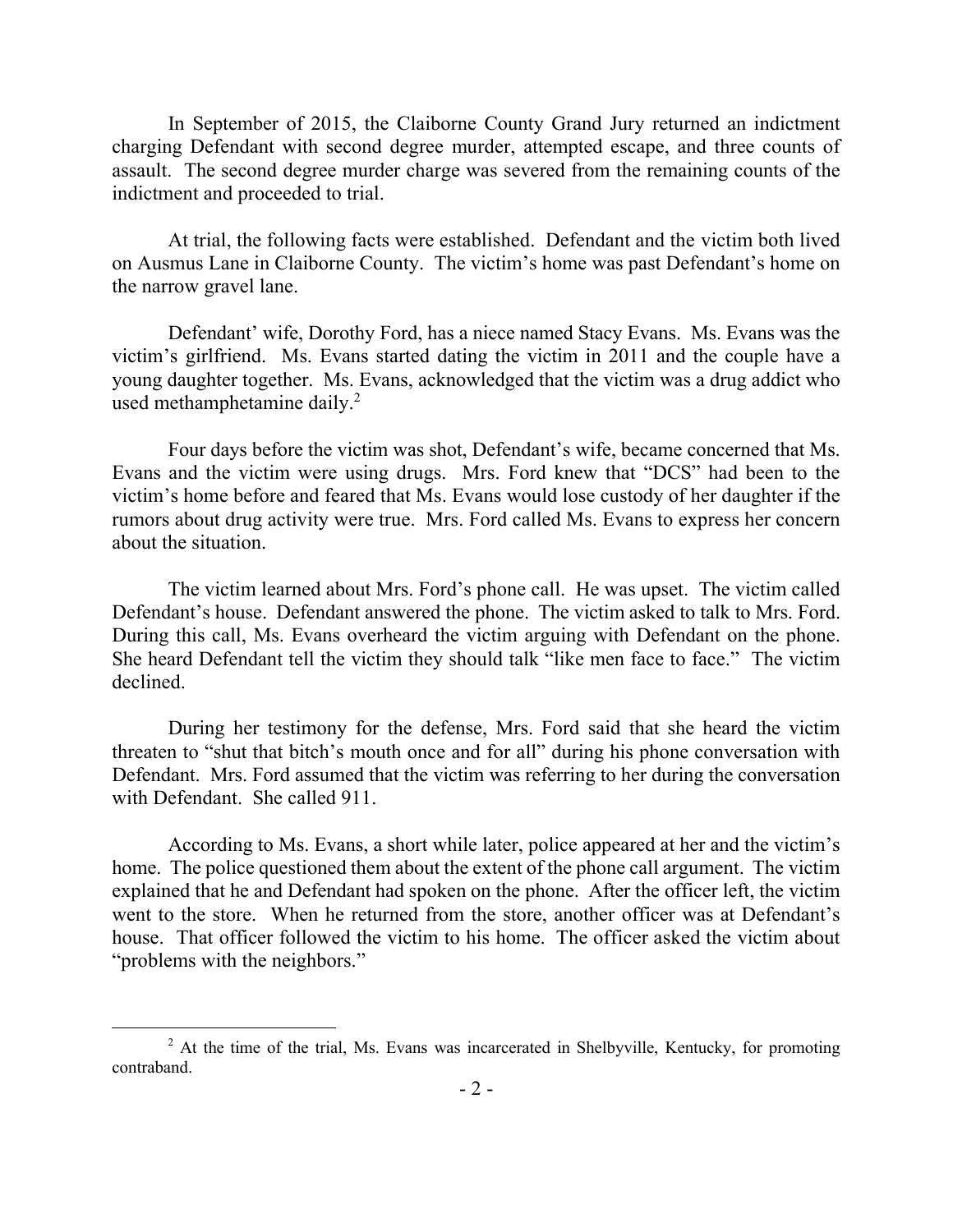On May 30, 2015, four days after the telephone call from the victim to Defendant, Defendant and the victim left their homes at around the same time. The victim was driving a truck pulling a trailer owned by his employer, ZWT Ranch. Defendant was driving a blue Ford Fusion, accompanied by his wife in the passenger seat and his stepson, Robert Heatherly, in the back-passenger seat. The three were headed to a church picnic.

At the end of Ausmus Lane, the victim turned right. Defendant would have ordinarily turned left to go to church, but he turned right, claiming in his police interview that the victim pulled over and motioned for him to follow. The victim pulled his truck to the side of the road. Defendant passed the victim's truck, made a U-turn, and pulled his car next to the truck such that the driver's side doors were facing each other about two feet apart.

According to Defendant's police interview, when Defendant stopped his car next to the victim's truck, the victim started "cussing [at] and threatening" him. The victim appeared to be upset about Mrs. Ford's telephone call. Defendant claims that he tried to explain to the victim why Mrs. Ford was concerned about the victim's child. Defendant said that the victim got out of his truck and told Defendant to hit him. Defendant declined, remaining behind the wheel of his car, and the victim leaned toward Defendant's car and punched Defendant in the face. Defendant told police that he pulled his pistol out of his pocket and placed it next to him in the car, telling the victim that he would "blow [his] brains out" if the victim punched him again. At that point, Defendant told police that it looked like the victim was leaning toward him to punch him again. Defendant picked up his gun and shot the victim, telling police that he "wasn't going to take it again" and that he was "defending [his] car." The victim turned and started to run away, falling against the front of Defendant's car. Defendant fired a second shot toward the victim. Defendant claimed that he was afraid the victim was going to come back toward him. The victim ran away from Defendant's car and fell into a ditch near the end of the trailer. Defendant denied that he fired a third gunshot but did not deny that there were three shell casings found at the scene. After being questioned for about 45 minutes, Defendant informed police that the victim told him he had a gun in his truck.

Mr. Heatherly, seated in the back passenger seat, was looking at his phone when they pulled out of Ausmus Lane and onto Highway 63. He recalled that when the car stopped next to the victim's truck, Defendant and the victim started arguing immediately. Mr. Heatherly testified that the victim jumped out of his truck and stuck his head inside the window of Defendant's car. The victim punched Defendant in the face just before Defendant shot out the window at the victim. Mr. Heatherly claimed that Defendant called the first shot a "warning shot." Next, Mr. Heatherly recalled the victim walking to the back of the car, removing and replacing his sunglasses, and then walking back to the driver's side window of the car. Mr. Heatherly stated that the victim stuck his head back into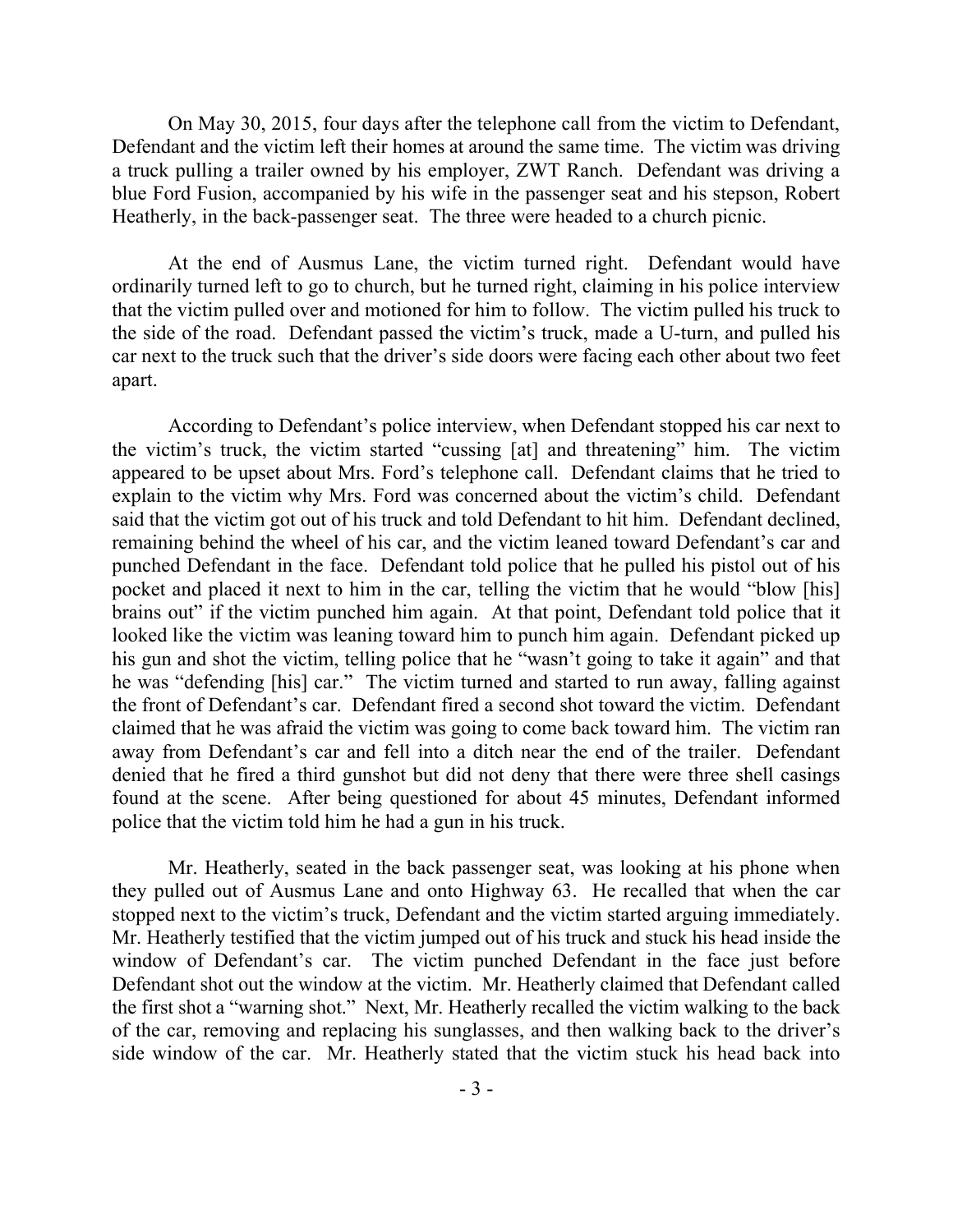Defendant's car, yelling at Defendant. The victim punched Defendant a second time, and Defendant shot the victim. The victim ran away. Defendant shot in the air the third time. Mr. Heatherly described Defendant as scared. Counsel for the State asked Mr. Heatherly whether he would have shot the victim. Counsel for Defendant objected based on relevance. The trial court overruled the objection. Mr. Heatherly continued that he did not "know how to answer that really, to be honest with you."

Two cars drove by the scene around the time of the shooting. One car was occupied by Carol Wade, who was traveling north on Highway 63 with her mother, niece, and two sons in the car. Ms. Wade's mother was driving the car. Ms. Wade was in the passenger seat. She saw the blue Ford and the gray truck stopped on the side of the road. The victim was "leaning" up against the driver's door of the truck. Defendant was yelling at the victim and had a gun in his left hand. Ms. Wade denied testifying at the preliminary hearing that she heard the victim yelling.

The car in which Ms. Wade was riding went past the two vehicles, turned around, and came back toward the scene. As they approached from the other direction, Ms. Wade saw Defendant point a gun out the window and saw Defendant fire the gun at the victim. Ms. Wade called 911.

Ms. Wade's mother, Carolyn Russell, confirmed that she was driving the car on the day of the incident. She saw the victim leaning up against his truck and heard yelling. Ms. Wade told her to turn the car around after seeing a gun. As Ms. Russell drove back toward the scene, she heard a gunshot.

David Minton and his wife were driving on Highway 63 around the time of the incident. He saw a man run behind a trailer and dive. Mr. Minton was concerned about what he saw, so he turned around and parked his car near the two vehicles. He approached Defendant's car and asked him if the victim needed help. Defendant was shaking. Defendant admitted that he shot the man. Defendant's face was red and his lip appeared swollen. Defendant told Mr. Minton that he had been hit. Defendant also told Mr. Minton that the victim had a gun and had been selling drugs to Defendant's niece.

Detective Brad Duncan with the Claiborne County Sheriff's Office arrived on the scene around 4:30 p.m. after receiving a call from dispatch. He observed Defendant's and the victim's cars were two to three feet apart. Detective Duncan recovered three fired shell casings and two unfired cartridges. The victim was lying prone in a ditch. Defendant claimed that the victim hit him so hard that it nearly knocked him out, but Detective Duncan did not observe any injuries to Defendant's face. Detective Duncan did not see any tire tracks in the grass off Highway 63 but admitted that he was not looking for tire tracks on the day of his investigation.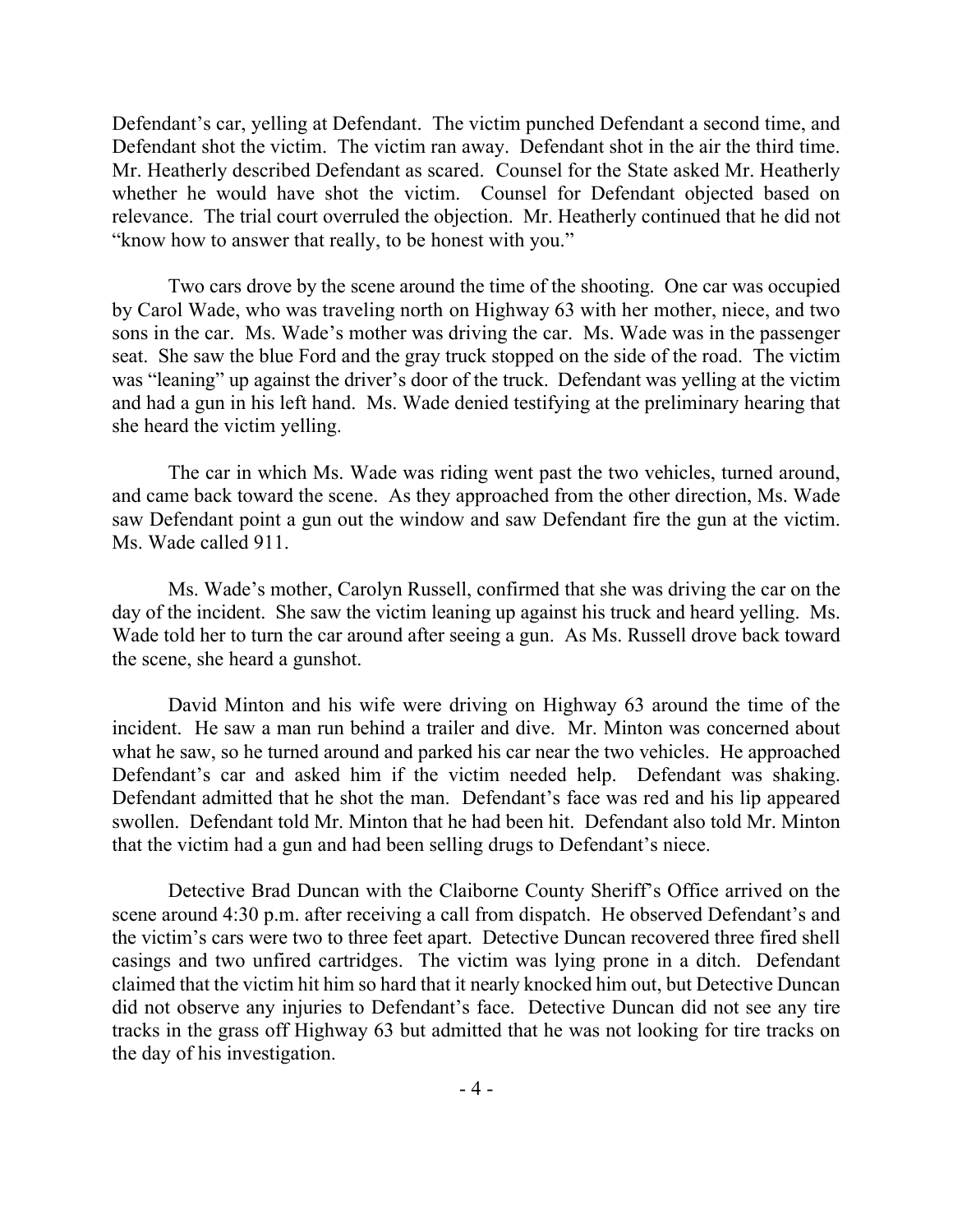The investigation revealed that the three shell casings recovered from the scene were fired from Defendant's revolver. Additionally, gunshot residue was found inside Defendant's car.

An autopsy revealed that the victim suffered two gunshot wounds. One of the bullets entered through the right side of his chest and exited the left side of his back. The other bullet entered at the base of the victim's right thumb and exited on the palm. The victim had gunpowder on the back of his hand, indicating that the shot was fired from a close distance. The medical examiner opined that it was possible both gunshot wounds were caused by the same projectile. The victim died as a result of the gunshot wound to his chest. The victim also had blunt trauma injuries associated with a "terminal fall," in other words from falling to the ground after being shot. The victim had both methamphetamine and amphetamine in his system at the time of his death.

Defendant presented the testimony of his wife as his single witness. Mrs. Ford testified that as they left the house and the victim turned right on Highway 63, the victim drove through the grass next to the road and motioned for Defendant to follow him. Mrs. Ford recalled that the victim was yelling at them about trying to take his daughter. Mrs. Ford testified that Defendant did not yell. Mrs. Ford claimed that the victim threatened to get his gun but that she never saw the victim with a gun. Mrs. Ford admitted that the victim might have been telling Defendant to get his gun. Mrs. Ford also admitted that she had never spoken to the victim before the telephone call but claimed that the victim "always had the gun in the truck." When the victim got out of his truck, Mrs. Ford saw the victim hit Defendant in the face, and Defendant "shot him." Mrs. Ford testified that the victim was cussing at her and screaming about his baby. Mrs. Ford was afraid of the victim. After being shot, the victim stumbled away, stopped at the front of the car, and then came back toward the driver's side of the car. Mrs. Ford recalled Defendant shooting two or three times.

Defendant did not testify at trial. In his statement to police, he admitted shooting the victim. He consistently maintained his actions were in self-defense.

In its rebuttal proof, the State called Shayne Evans, Defendant's nephew and neighbor, who testified that Defendant and the victim had an existing conflict. Mr. Evans said he saw both Defendant and his stepson, Robert Heatherly, making angry gestures toward the victim as the victim drove by their house on at least two occasions around the time of the shooting. Mr. Evans described Defendant as having a "short fuse" and a reputation for violence.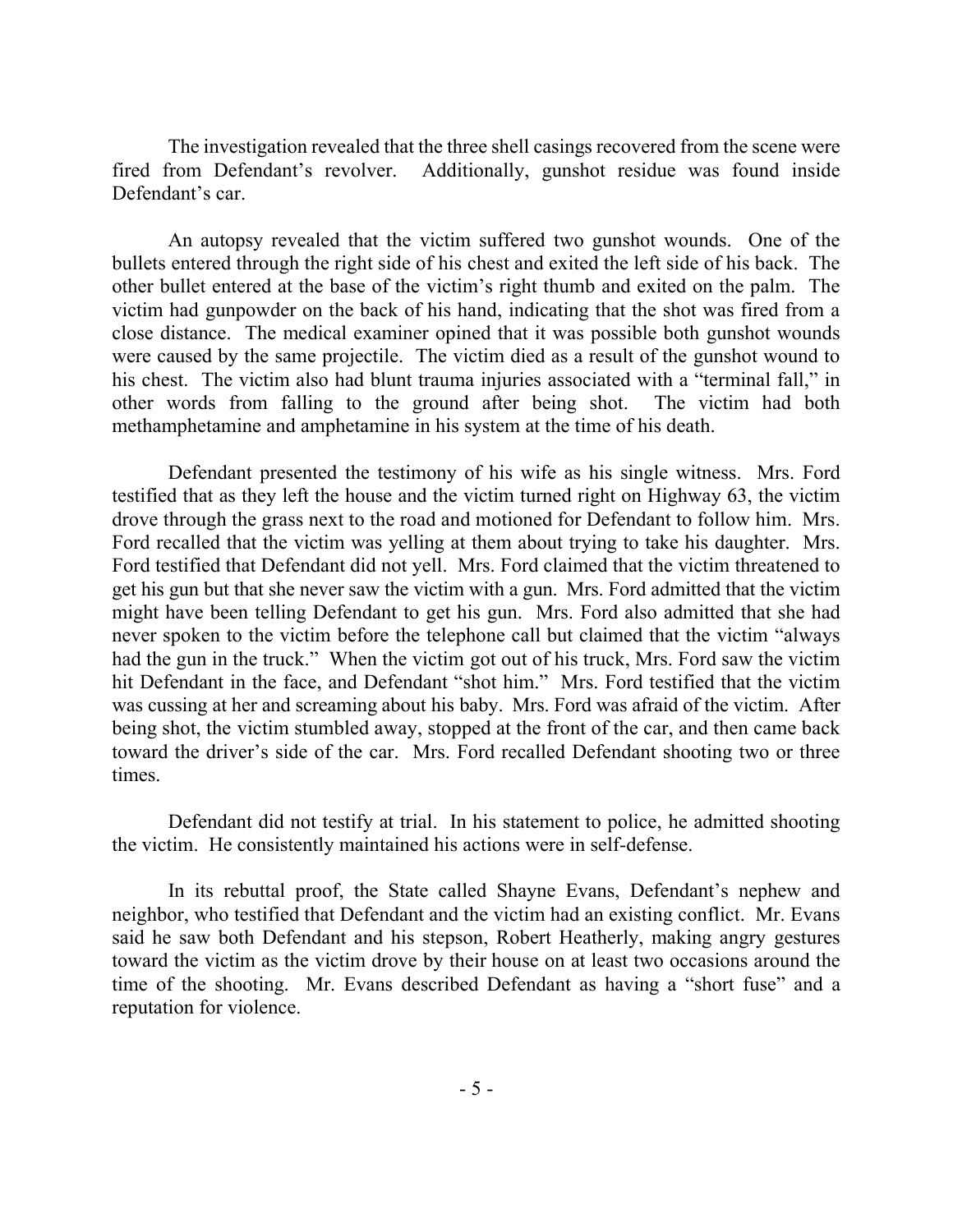Christopher Hall, another neighbor, agreed that Defendant had a reputation for violence. Bryan Alexander, one of the victim's coworkers, described the victim as a peaceful person. Mr. Alexander admitted that he was unaware of the victim's drug use.

At the conclusion of the proof, the jury found Defendant guilty of second degree murder. After a sentencing hearing, the trial court sentenced Defendant to a sentence of 17 years in incarceration at 100% service for the conviction. Defendant appealed.

### *Analysis*

### *Sufficiency of the Evidence*

Defendant argues that the evidence is insufficient to support the conviction for second degree murder. While not disputing that he shot the victim, Defendant insists that he acted "in justifiable self-defense" because Defendant did not have a duty to retreat where he was "presumed to have held a reasonable belief of death or serious bodily injury." Additionally, Defendant contends that even if he did not act in justifiable self-defense, the proof only supported a conviction for voluntary manslaughter. The State argues that the evidence was sufficient because the proof was such that a rational jury could have easily found Defendant's use of force was not justified, supporting the conviction for second degree murder. In other words, the State insists that the evidence supported the conviction.

When a defendant challenges the sufficiency of the evidence, this Court is obliged to review that claim according to certain well-settled principles. The relevant question the reviewing court must answer is whether any rational trier of fact could have found the accused guilty of every element of the offense beyond a reasonable doubt. *See* Tenn. R. App. P. 13(e); *Jackson v. Virginia*, 443 U.S. 307, 319 (1979). The jury's verdict replaces the presumption of innocence with one of guilt; therefore, the burden is shifted onto the defendant to show that the evidence introduced at trial was insufficient to support such a verdict. *State v. Reid*, 91 S.W.3d 247, 277 (Tenn. 2002). The prosecution is entitled to the "strongest legitimate view of the evidence and to all reasonable and legitimate inferences that may be drawn therefrom." *State v. Goodwin*, 143 S.W.3d 771, 775 (Tenn. 2004) (quoting *State v. Smith*, 24 S.W.3d 274, 279 (Tenn. 2000)). It is not the role of this Court to reweigh or reevaluate the evidence, nor to substitute our own inferences for those drawn from the evidence by the trier of fact. *Reid*, 91 S.W.3d at 277. Questions concerning the "credibility of the witnesses, the weight to be given their testimony, and the reconciliation of conflicts in the proof are matters entrusted to the jury as the trier of fact." *State v. Wagner*, 382 S.W.3d 289, 297 (Tenn. 2012) (quoting *State v. Campbell*, 245 S.W.3d 331, 335 (Tenn. 2008)). "A guilty verdict by the jury, approved by the trial court, accredits the testimony of the witnesses for the State and resolves all conflicts in favor of the prosecution's theory." *Reid*, 91 S.W.3d at 277 (quoting *State v. Bland*, 958 S.W.2d 651,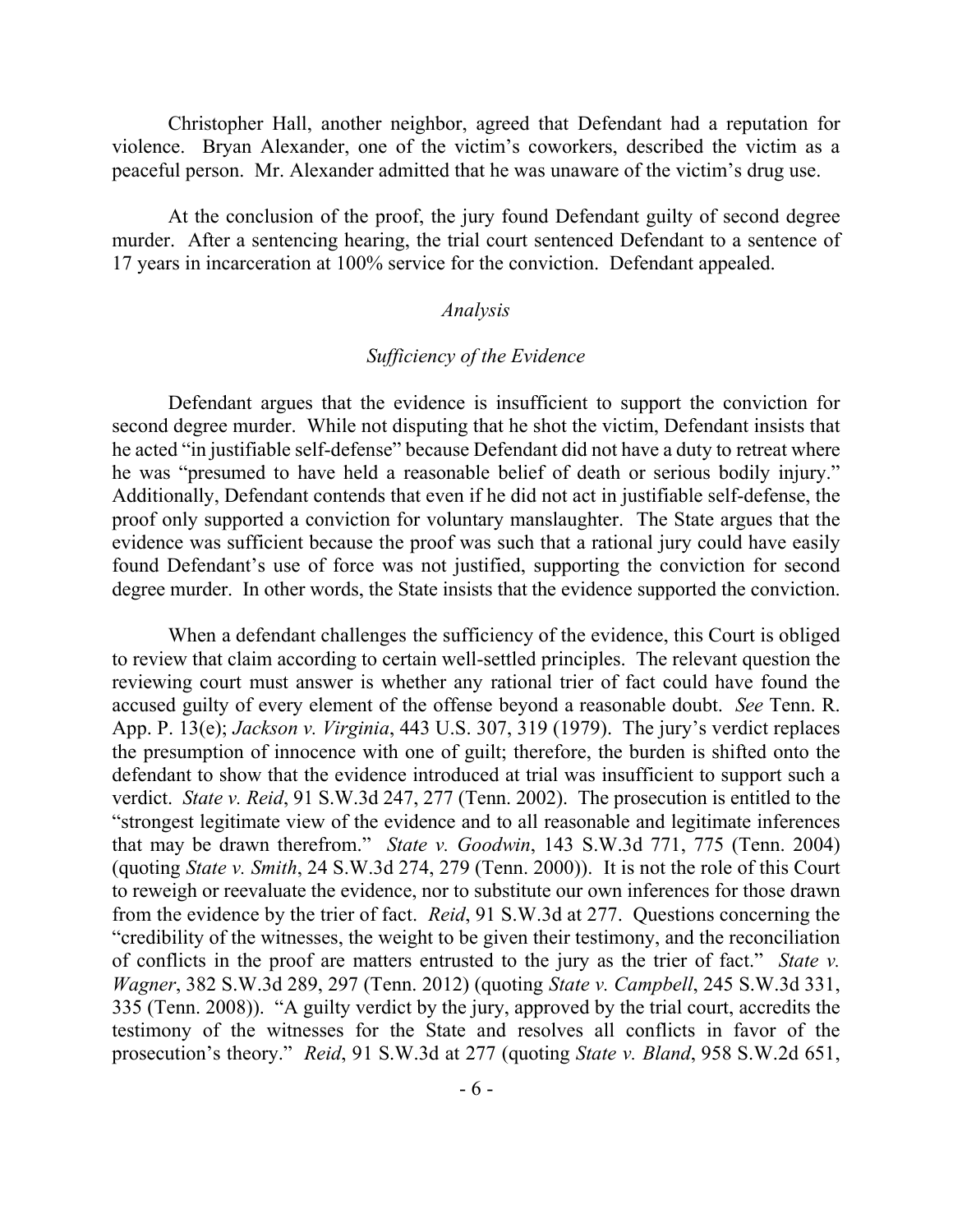659 (Tenn. 1997)). The standard of review is the same whether the conviction is based upon direct evidence, circumstantial evidence, or a combination of the two. *State v. Dorantes*, 331 S.W.3d 370, 379 (Tenn. 2011); *State v. Hanson*, 279 S.W.3d 265, 275 (Tenn. 2009).

In relevant part, second degree murder is a "knowing killing of another." T.C.A. § 39-13-210(a). "A person acts knowingly with respect to a result of the person's conduct when the person is aware that the conduct is reasonably certain to cause the result." T.C.A.  $§$  39-11-106(a)(22).

Defendant relied on a theory of self-defense. In Tennessee, the right to use deadly force in self-defense is limited to circumstances in which a person reasonably and sincerely believes there is an imminent threat of death or serious bodily injury. *See* T.C.A. § 39-11- 611. At the time of Defendant's offense, May of 2015, the self-defense statute read, in pertinent part, as follows:

[A] person who is not engaged in unlawful activity and is in a place where the person has a right to be has no duty to retreat before threatening or using force intended or likely to cause death or serious bodily injury, if:

(A) The person has a reasonable belief that there is an imminent danger of death or serious bodily injury;

(B) The danger creating the belief of imminent death or serious bodily injury is real, or honestly believed to be real at the time; and

(C) The belief of danger is founded upon reasonable grounds.

. . . .

(c) Any person using force intended or likely to cause death or serious bodily injury within a residence, business, dwelling or vehicle is presumed to have held a reasonable belief of imminent death or serious bodily injury to self, family, a member of the household or a person visiting as an invited guest, when that force is used against another person, who unlawfully and forcibly enters or has unlawfully and forcibly entered the residence, business, dwelling or vehicle, and the person using defensive force knew or had reason to believe that an unlawful and forcible entry occurred.

T.C.A. § 39-11-611(b)(2) and (c) (effective Mar. 23, 2012 to April 5, 2016). Deadly force is "the use of force intended or likely to cause death or serious bodily injury. T.C.A. § 39- 11-611(4). "Serious bodily injury" involves: "[a] substantial risk of death," [p]rotracted unconsciousness," "[e]xtreme physical pain," "[p]rotracted or obvious disfigurement," "[p]rotracted loss or substantial impairment of a function of a bodily member, organ or mental faculty. . . ." T.C.A. § 39-11-106.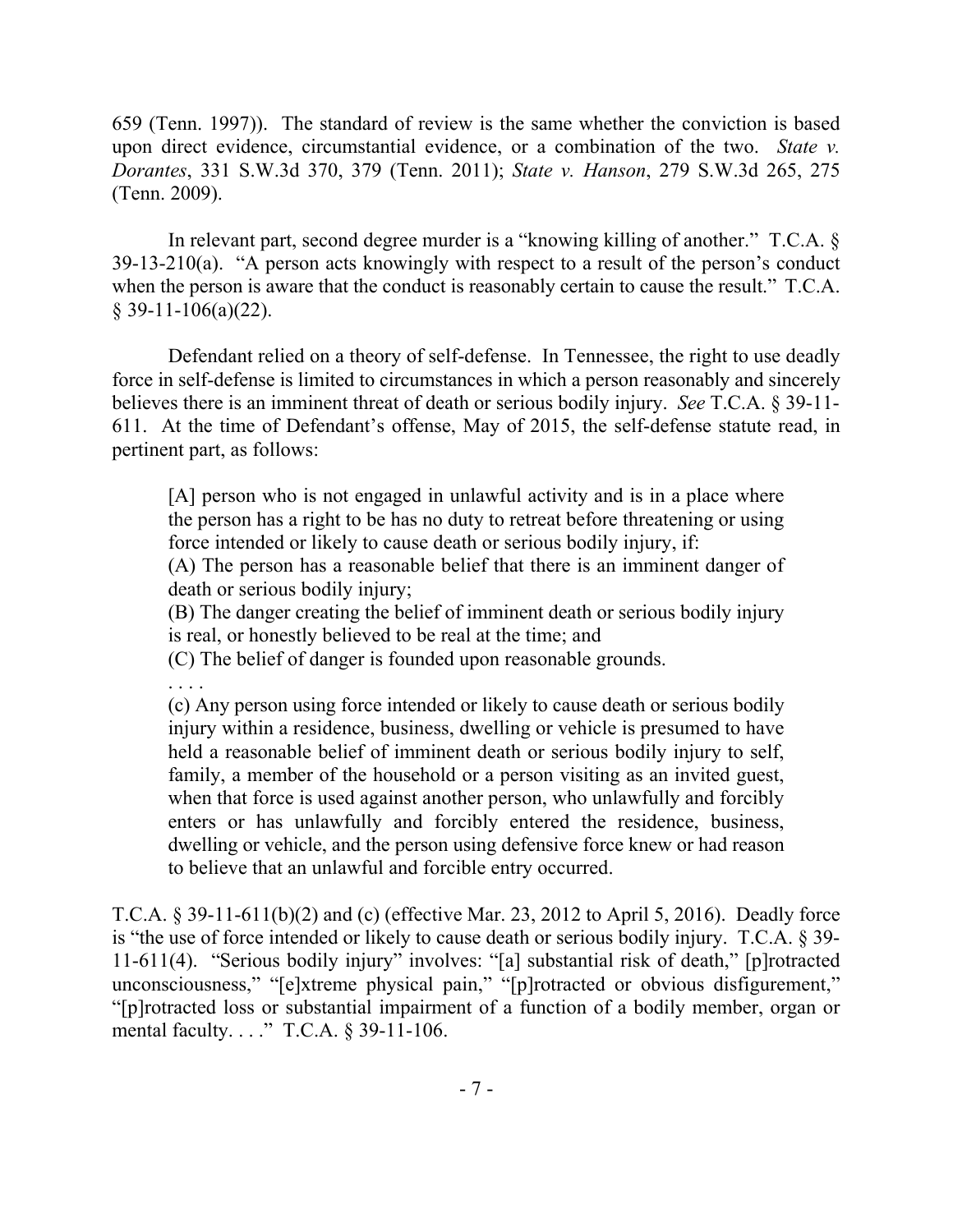The threat or use of force is not extended to situations where the person asserting the self-defense claim provoked the victim. The threat or use of force against another is not justified if the person using force provoked the other individual's use or attempted use of unlawful force, unless: "[t]he person using force abandons the encounter or clearly communicates to the other the intent to do so" and "[t]he other person nevertheless continues or attempts to use unlawful force against the person." T.C.A.  $\S 39-11-611(e)(2)$ .

In this case, the proof showed that Defendant followed the victim and pulled his vehicle next to the victim's truck alongside Highway 63 such that their driver's side doors were facing each other. One passerby saw the victim outside of his truck standing next to Defendant's vehicle, while Defendant pointed a gun at and yelled at the victim. Mr. Heatherly, Mrs. Ford, and the Defendant all claimed that the victim was the first aggressor, leaning into Defendant's vehicle and punching Defendant in the face. Detective Duncan testified that he did not see any visible injuries to Defendant's face. Character witnesses testified that Defendant had a reputation for violence, whereas character witnesses for the victim testified that he had a reputation for non-violence. There was no gun found on or near the victim.

Defendant seems to argue that the "castle doctrine" exempts him from criminal liability because he was presumed to have held a reasonable belief of imminent death or serious bodily injury while he was in his vehicle and the State did not present proof to rebut this presumption. This argument was clearly communicated to the jury by Defendant from jury selection to verdict. The jury heard the proof and rejected Defendant's theory of selfdefense. Moreover, the jury was specifically instructed on the differences between the lesser-included offenses and second-degree murder as well as self-defense. In returning the verdict of second degree murder, the jury weighed the evidence and determined the credibility of the testimony. They reached a decision that Defendant acted knowingly and did not find that he acted in self-defense. By finding Defendant guilty of the indicted offense, the jury necessarily rejected any of the charged lesser-included offenses. This was certainly within the jury's purview, and this Court will not reweigh the evidence. *Reid*, 91 S.W.3d at 277. Defendant is not entitled to relief.

### *Admissibility of Photograph*

Defendant next argues that the trial court improperly admitted a photograph of the victim at the crime scene. Specifically, Defendant argues that the photograph was unfairly prejudicial and gruesome because it had "zero relevance to issues raised at trial." The State disagrees, arguing that the trial court acted within its discretion. Alternatively, the State insists that any error in the admission of the photograph was harmless.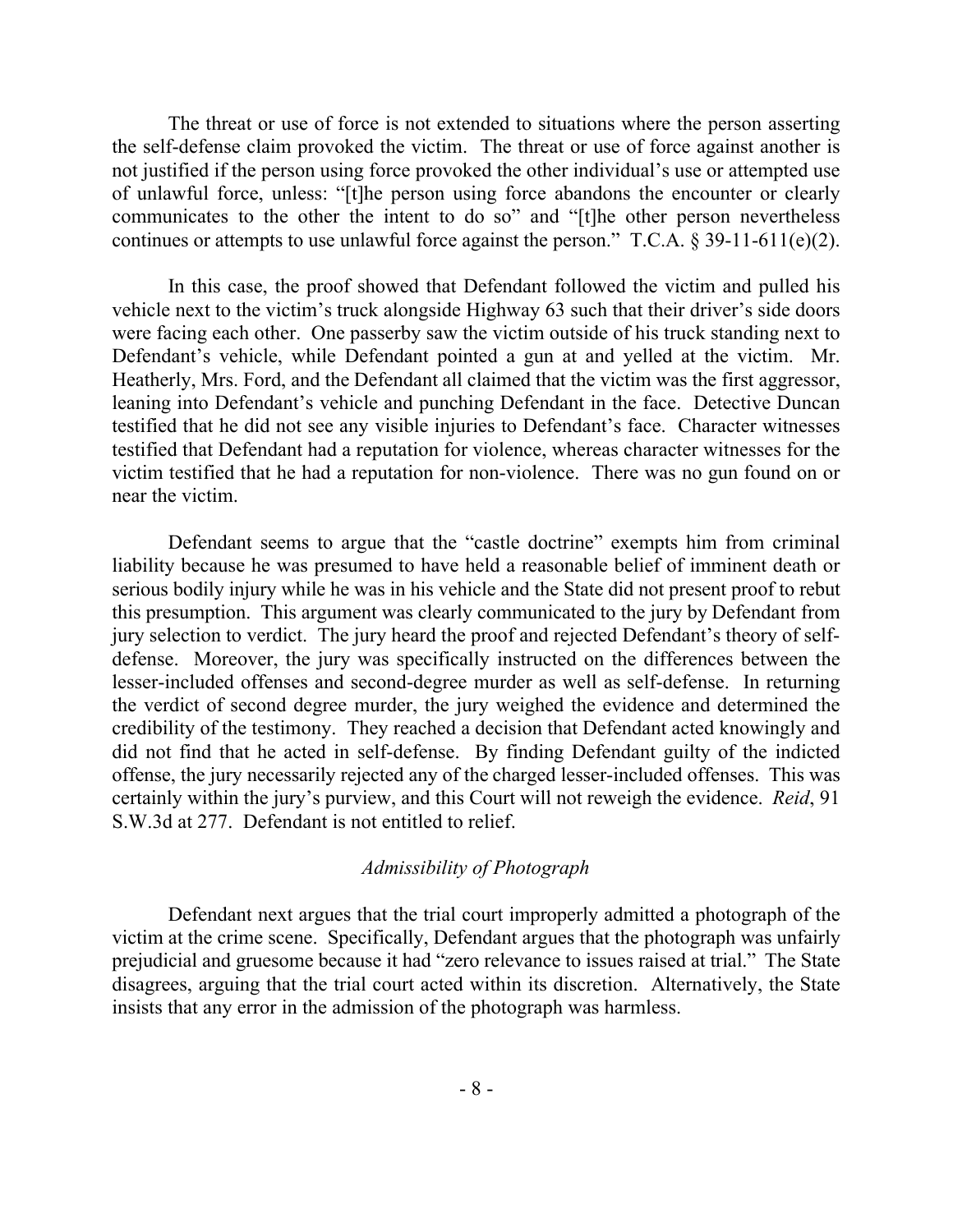The admissibility of photographic evidence lies within the sound discretion of the trial court, and its ruling on admissibility will not be disturbed on appeal absent a showing of an abuse of that discretion. *State v. Carruthers*, 35 S.W.3d 516, 576-77 (Tenn. 2000); *State v. Van Tran*, 864 S.W.2d 465, 477 (Tenn. 1993); *State v. Banks*, 564 S.W.2d 947, 949 (Tenn. 1978) (quoting Tenn. R. Evid. 403 Advisory Comm. Cmts.). Evidence is relevant if it has "any tendency to make the existence of any fact that is of consequence to the determination of the action more probable or less probable than it would be without the evidence." Tenn. R. Evid. 401. Relevant evidence "may be excluded if its probative value is substantially outweighed by the danger of unfair prejudice, confusion of the issues, or misleading the jury." Tenn. R. Evid. 403. To decide whether visual evidence is admissible, the court determines the relevance of the evidence and weighs its probative value against any undue prejudice. *Id*. It is deemed "unfairly prejudicial" if it has "an undue tendency to suggest decision on an improper basis, commonly, though not necessarily, an emotional one." *Id*.

Graphic, gruesome, or even horrifying photographs of crime victims may be admitted into evidence if they are relevant to some issue at trial and their probative value is not substantially outweighed by their prejudicial effect. *Banks*, 564 S.W.2d at 949-51. On the other hand, "if they are not relevant to prove some part of the prosecution's case, they may not be admitted solely to inflame the jury and prejudice them against the defendant." *Id*. at 951 (citing *Milam v. Commonwealth*, 275 S.W.2d 921 (Ky. 1955)). "As a general rule, where medical testimony adequately describes the degree or extent of an injury, gruesome and graphic photographs should not be admitted." *State v. Collins*, 986 S.W.2d 13, 21 (Tenn. Crim. App. 1998).

Here, there was some discussion about the admissibility of photographs in a juryout hearing. The trial court permitted the State to admit one color photograph of the deceased victim lying on his back in a ditch at the scene. There is a bloodstain on the victim's shirt and abrasions are visible on the victim's face, however there is a shadow obscuring part of the victim's face, making it difficult to see the extent of the victim's facial injuries. The photograph is not overly bloody. In our view, the photograph was relevant to establish the victim's cause of death as well as to corroborate the testimony that the victim retreated after being shot by Defendant as also evidenced by the trail of blood from Defendant's car to the ditch. We also conclude that the probative value was not substantially outweighed by the danger of unfair prejudice. Despite Defendant's insistence that the photograph was gruesome, we determine that the trial court did not abuse its discretion in admitting the photograph. "'[P]hotographs are not necessarily rendered inadmissible because they are cumulative of other evidence or because descriptive words could be used.'" *State v. Willis*, 496 S.W.3d 653, 728 (Tenn. 2016) (quoting *State v. Derek Williamson*, No. M2010-01067-CCA-R3-CD, 2011 WL 3557827, at \*9 (Tenn. Crim. App. Aug. 12, 2011), *perm. app. denied* (Tenn. Dec. 14, 2011)). "Thus, the fact that the State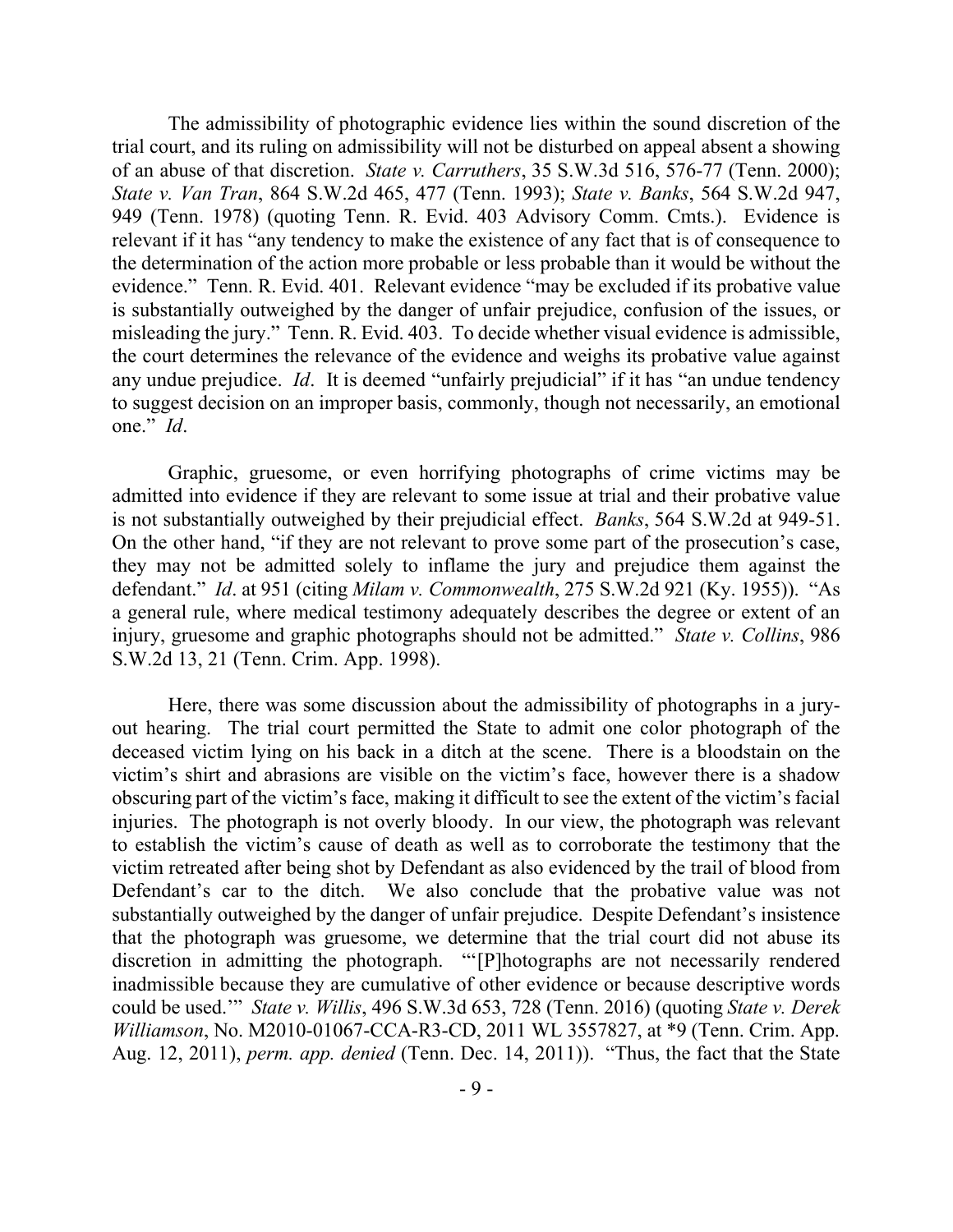could have made its case using only descriptive words is a consideration in balancing the probative value against the prejudicial effect, but does not mandate exclusion of the photographs." *Banks*, 564 S.W.2d at 951. Defendant is not entitled to relief on this issue.

# *Improper Questioning of Witness*

Next, Defendant argues that the trial court "erred in admitting speculative and irrelevant testimony from Mr. Heatherly about whether he would have shot [the victim]." Specifically, Defendant argues that the testimony was irrelevant and the error was not harmless. The State disagrees, pointing out that Mr. Heatherly's response to the question was, at most, equivocal, and that the trial court did not err in permitting counsel to question the witness.

Here, Defendant complains about the following exchange at trial during the direct testimony of Mr. Heatherly. Counsel for the State asked the witness whether he would have shot the victim if he were in Defendant's position. The following exchange occurred:

Counsel for State: Based on what you saw there, Mr. Heatherly, here under oath today, would you have shot [the victim]?

Counsel for Defendant: Judge, it's not relevant.

Court: Overrule the objection.

Mr. Heatherly: I don't know how to answer that really.

Counsel for the State: You can't say?

Mr. Heatherly: I don't know – I don't know how to answer it.

The threshold issue with regard to the admissibility of evidence is relevance. Relevant evidence is evidence "having any tendency to make the existence of any fact that is of consequence to the determination of the action more probable or less probable than it would be without the evidence." Tenn. R. Evid. 401. "Evidence which is not relevant is not admissible." Tenn. R. Evid. 402. Witnesses are permitted to give opinion testimony if it is "rationally based on the perception of the witness" and is "helpful to a clear understanding of the witness's testimony of the determination of a fact in issue." Tenn. R. Evid. 701(a). In general, witness "[t]estimony in the form of an opinion or inference otherwise admissible is not objectionable because it embraces an ultimate issue to be decided by the trier of fact." Tenn. R. Evid. 704.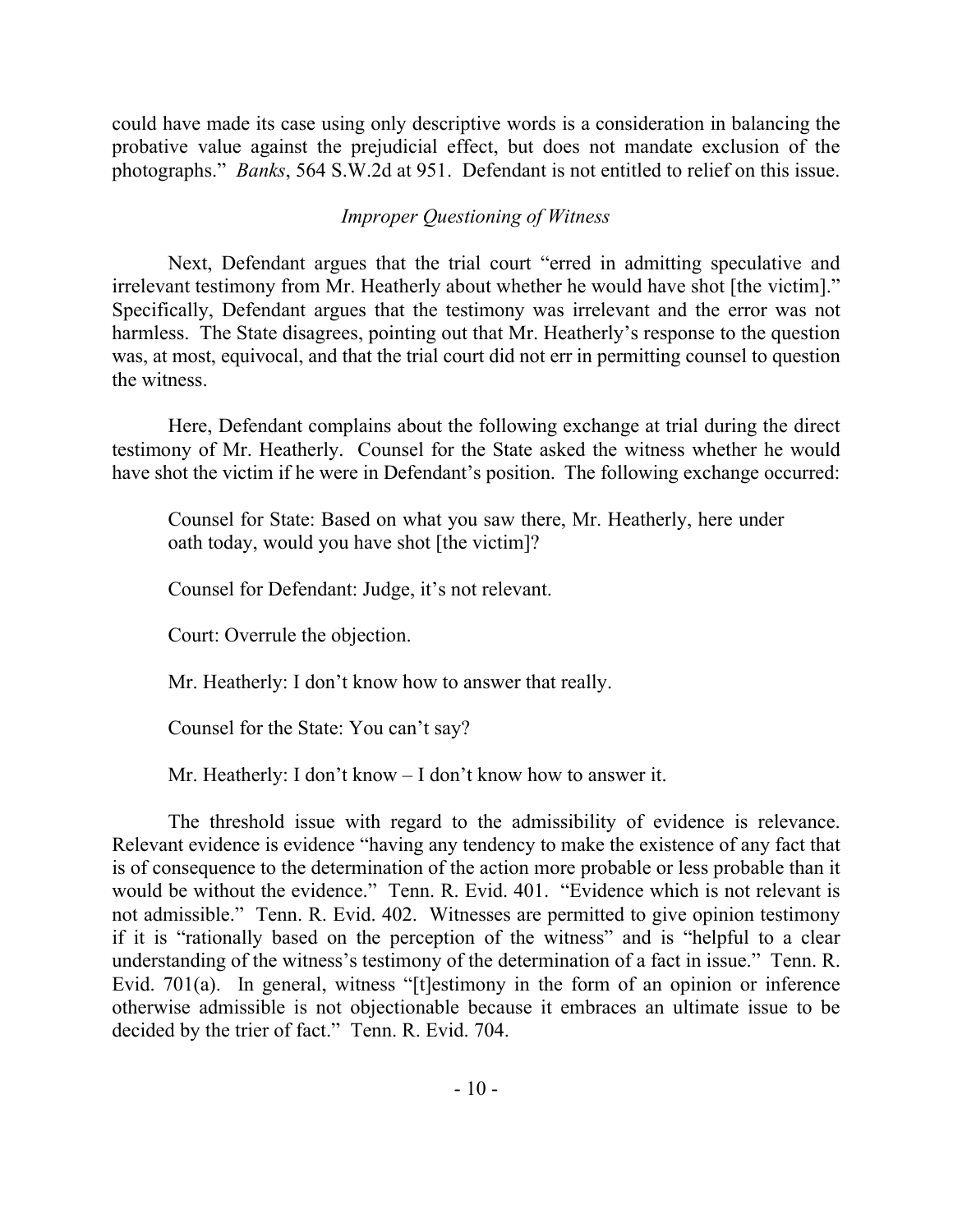Counsel for the State likely asked this question to ascertain whether Defendant, who was relying on a theory of self-defense, reasonably feared imminent death or serious bodily injury at the time he shot the victim. *See* T.C.A. § 39-11-611(b)(2)(A). In our opinion, Mr. Heatherly's response to the question was nonresponsive. Moreover, Defendant fails to articulate how the testimony could have affected the jury. Defendant is not entitled to relief on this issue.

#### *Sentencing*

Defendant also contends that the trial court gave him an excessive sentence. Specifically, he complains that the trial court applied an outdated enhancement factor and that as a result he should receive a new sentencing hearing. The State responds that the trial court properly sentenced Defendant. We agree with the State.

This Court reviews challenges to the length of a sentence within the appropriate sentence range "under an abuse of discretion standard with a 'presumption of reasonableness.'" *State v. Bise*, 380 S.W.3d 682, 708 (Tenn. 2012). A trial court must consider any evidence received at the trial and sentencing hearing, the presentence report, the principles of sentencing, counsel's arguments as to sentencing alternatives, the nature and characteristics of the criminal conduct, any mitigating or statutory enhancement factors, statistical information provided by the Administrative Office of the Courts as to sentencing practices for similar offenses in Tennessee, any statement that the defendant made on his own behalf, the result of the validated risk and needs assessment, and the potential for rehabilitation or treatment. T.C.A. §§ 40-35-210(b), -103.

Likewise, a trial court's application of enhancement and mitigating factors are reviewed for an abuse of discretion with "a presumption of reasonableness to within-range sentencing decisions that reflect a proper application of the purposes and principles of our Sentencing Act." *Bise*, 380 S.W.3d at 706-07. "[A] trial court's misapplication of an enhancement or mitigating factor does not invalidate the sentence imposed unless the trial court wholly departed from the 1989 Act, as amended in 2005." *Id*. at 706. "So long as there are other reasons consistent with the purposes and principles of sentencing, as provided by statute, a sentence imposed . . . within the appropriate range" will be upheld on appeal. *Id*.

Here, the trial court considered the relevant principles and sentenced Defendant to a within-range sentence for his conviction. Defendant was sentenced as a Range I offender convicted of a Class A felony, with a range of punishment of 15 to 25 years. *See* T.C.A. §§ 39-13-210(c)(1), 40-35-112(a)(1).